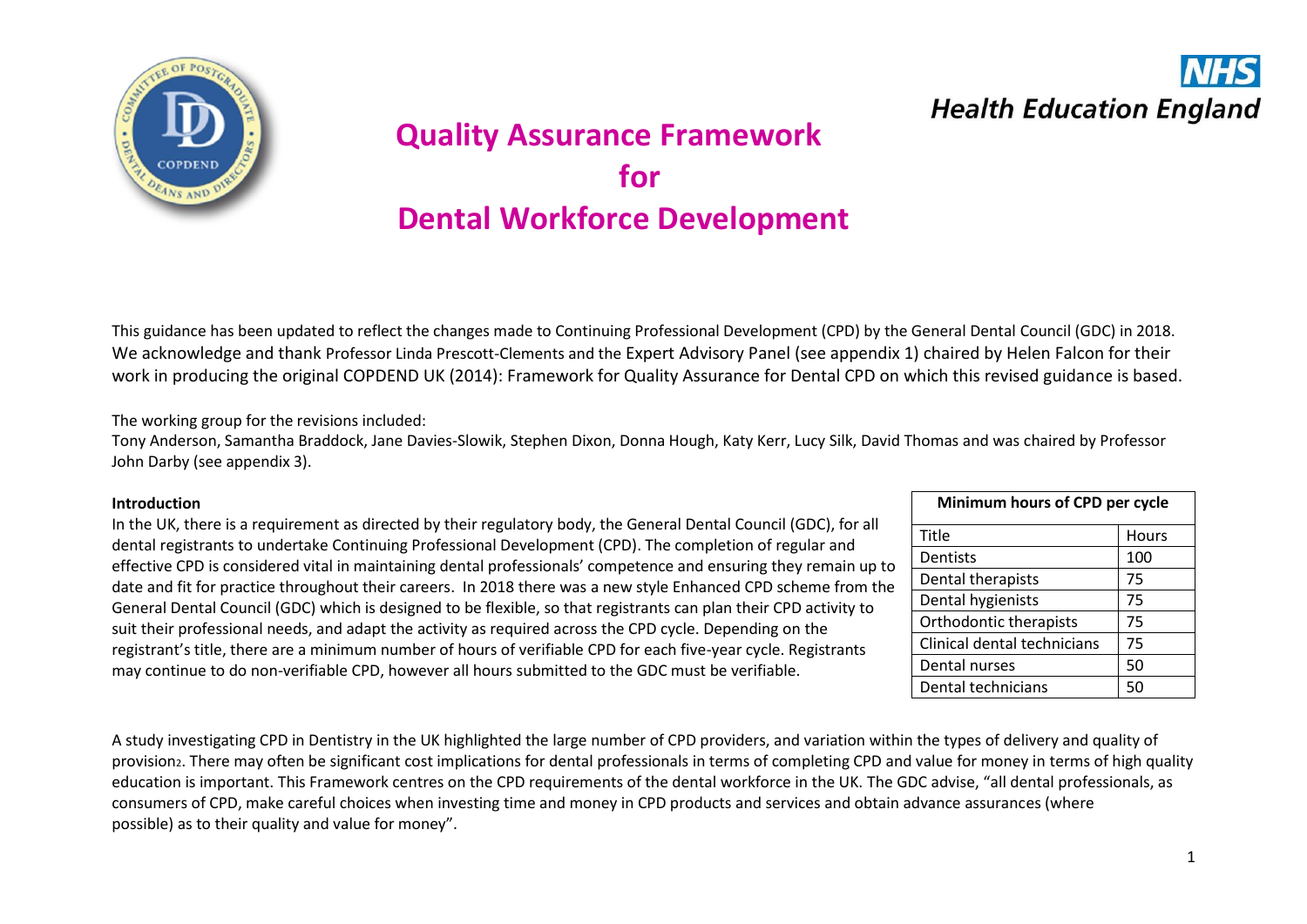| <b>Contents</b>                                                                                                            | Page           |
|----------------------------------------------------------------------------------------------------------------------------|----------------|
|                                                                                                                            |                |
| Introduction                                                                                                               | $\mathbf{1}$   |
| Definition of CPD                                                                                                          | 3              |
| Scope of the Framework / Framework Overview                                                                                | 4              |
| How to use this framework                                                                                                  | 5              |
| <b>Guidance for Enhanced CPD</b>                                                                                           | 6              |
| GDC Guidance on Quality Assurance                                                                                          | $\overline{7}$ |
| Quality Criteria for CPD responsibilities of the organisation either commissioning or providing the CPD activity (or both) | 8              |
| 1. CPD Planning & Development                                                                                              | 8              |
| 1.1. Educational Aims & Learning Outcomes                                                                                  | 8              |
| 1.2. Educational Design & Development                                                                                      | 9              |
| 2. CPD Delivery and Administration                                                                                         | 10             |
| 2.1. Educators & Trainers                                                                                                  | 10             |
| 2.2. Assessment of Participants' Learning                                                                                  | 10             |
| 2.3 CPD Administration                                                                                                     | 11             |
| 3. CPD Evaluation                                                                                                          | 13             |
|                                                                                                                            |                |
| Quality Criteria for CPD responsibilities of the individual(s) delivering and / or developing the CPD activity             | 15             |
| 1. CPD Planning & Development                                                                                              | 15             |
| 1.a. Educational Aims & Learning Outcomes                                                                                  | 15             |
| 1.b. Educational Design & Development                                                                                      | 15             |
| 2. CPD Delivery and Administration                                                                                         | 16             |
| 2.a. Educators & Trainers                                                                                                  | 16             |
| 2.b. Assessment of Participants' Learning                                                                                  | 16             |
| <b>CPD Evaluation</b><br>3.                                                                                                | 17             |
|                                                                                                                            |                |
|                                                                                                                            |                |
| Appendices                                                                                                                 | 17             |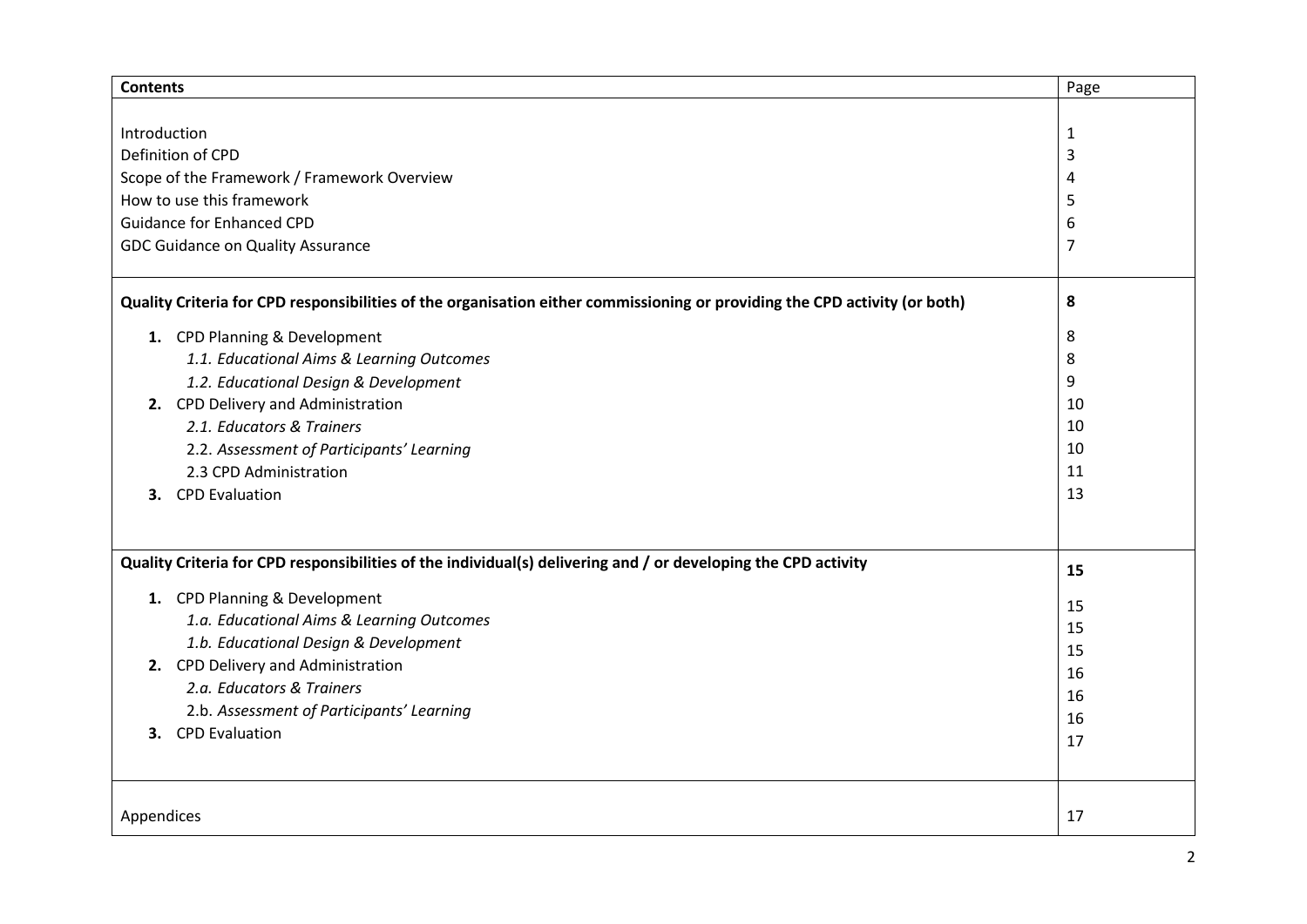### **Definition of CPD**

CPD has been defined by the GDC as follows: "*CPD for dental professionals is defined in law as lectures, seminars, courses, individual study, and other activities, that can be included in your CPD record if it can be reasonably expected to advance your professional development as a dentist or dental care professional, and is relevant to your field of practice or intended practice"*.

For further information, visit:<https://www.gdc-uk.org/professionals/cpd/enhanced-cpd>

The Quality Assurance Framework is designed to support both providers of Continuing Education and Development for dental professionals and for Dentists and Dental Care Professionals (DCPs) themselves. It is informed by evidence and designed to be a practical tool for use by 'Providers' and to help dental professionals to make informed choices about their continuing professional development (CPD).

### **Definition of Quality Assurance**

Quality assurance is a programme for the systematic monitoring and evaluation of the various aspects of a project, service, or facility to ensure that standards of quality are being met.

The purpose of quality assurance (QA) is as a pro-active tool to mitigate risks and help with their identification. QA focuses on the process of quality and will include the following elements which interlink and overlap:

- 1. **Quality Planning:** is the process for determining the way to meet the learner's needs and plan how to achieve this. The plan should specify quality standards, practices, resources, specifications, and the sequence of activities relevant to the educational activity.
- **2. Quality Control:** Once the plan is developed and processes are in place quality control measures ensure that there is adherence to the required specifications. This will involve systematic checks to ensure that the educational activity meets the set targets. It also necessitates that there is a system to correct the process if there is non-compliance.
- **3. Quality Improvement:** is the means to continually find ways to improve the existing standards and devise ways to achieve the new targets.

Evidence to inform the development of a Quality Assurance Framework was identified during the research via two methods: (1\*) an extensive review of the published literature (from databases and grey literature) with regard to CPD quality, effectiveness and quality assurance mechanisms from a range of professional contexts worldwide, and (2)\* an audit (comprising over 50 in-depth interviews with a range of CPD providers) of quality assurance processes currently in place across the sector. This encompassed different types of CPD format, mode of delivery and provider.

<sup>1</sup>Within the legislation it states that "Verifiable" CPD means CPD for which there is documentary evidence that – a) the dentist/DCP has undertaken the CPD; and b) the CPD has – i) concise educational aims and objectives; ii) clear anticipated outcomes; and iii) quality controls.". http://www.gdc-

uk.org/Aboutus/Thecouncil/Pages/governancemanual.aspx

2 ICF GHK (2013) Rapid Industry Assessment of CPD in Dentistry. http://www.gdc-

uk.org/Newsandpublications/research/Documents/Rapid%20Industry%20Assessment%20of%20CPD%20in%20Dentistry%20FINAL.pdf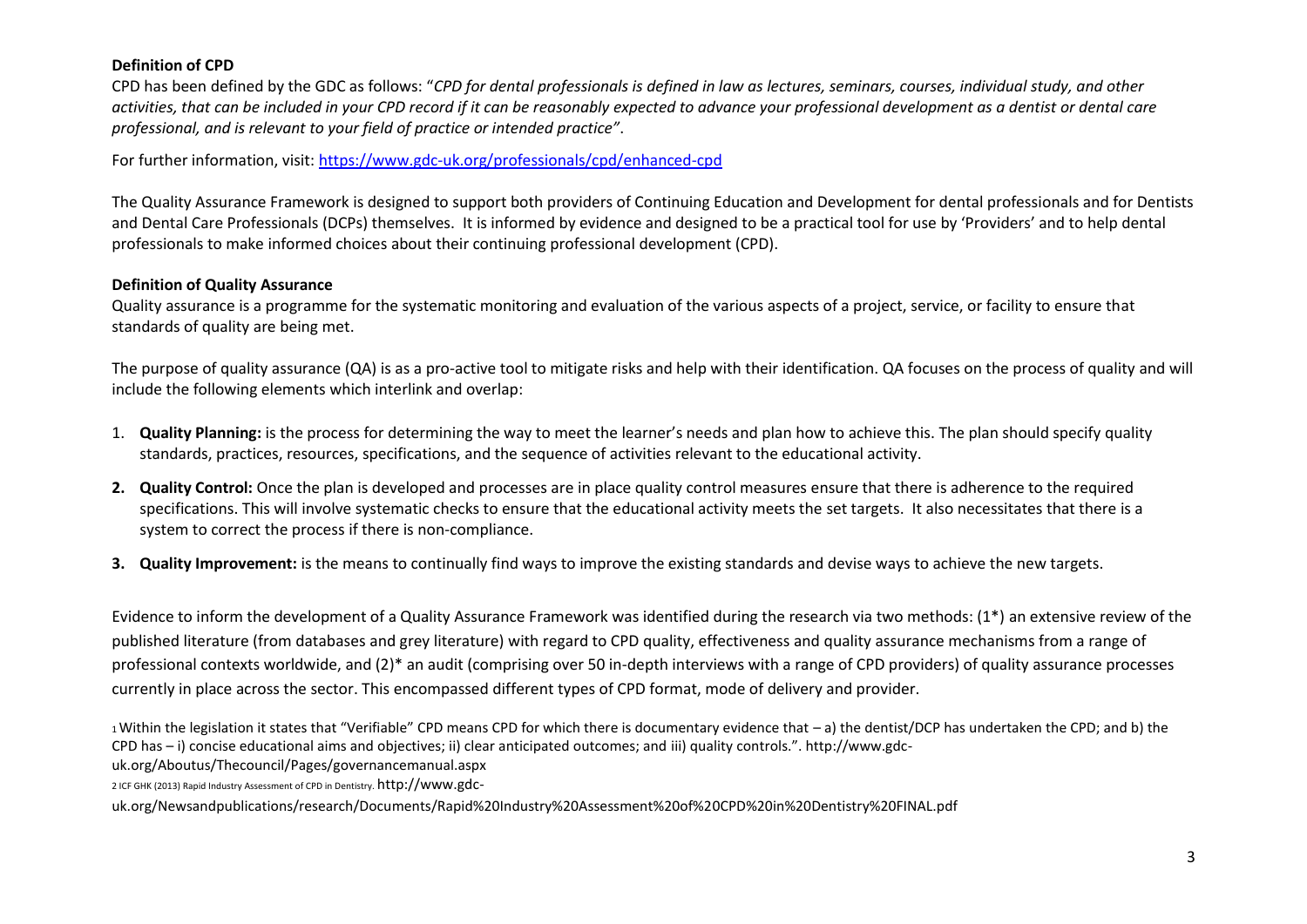### **Scope of the Framework**

This Framework encompasses different types of CPD provision (face to face, 'hands-on', online, journal and conference formats), from a range of different providers (private / commercial providers, academic institutions, and postgraduate deaneries).

### **Framework Overview**

This document is an important one as it will form part of the basis for CPD to be recognised as verifiable. The GDC state that, 'we have agreed to focus the enhanced scheme on verifiable CPD so that can be independently verified, where we require it. This means only CPD activity that is verifiable would be admissible in the Enhanced CPD scheme'……' It would also provide auditable supporting documentation that is open to scrutiny by us where we require it. This is important to ensure we can provide on-going public assurance that registrants are keeping their skills and knowledge up to date.'

The Framework is structured around three principle areas vital to quality CPD: Planning and Development, Delivery and Administration, and Evaluation.



To reflect the standards for Enhanced CPD only one quality standard is described within the Framework. This describes the required quality criteria considered appropriate to ensure effectiveness in terms of educational impact which particularly relates to the provision of CPD courses. Higher Education Institutions and other external education/ training providers will be required to have their own mechanisms for quality management. Quality assurance will be the responsibility of the commissioning organisation.

All CPD activities should be developed and delivered by experts in their field, have evidence-informed content and use effective and engaging delivery methods. Such activities have been shown through evaluation to lead to high levels of participants' satisfaction, and have a demonstrable positive educational impact on participants' practice and/ or patient outcomes.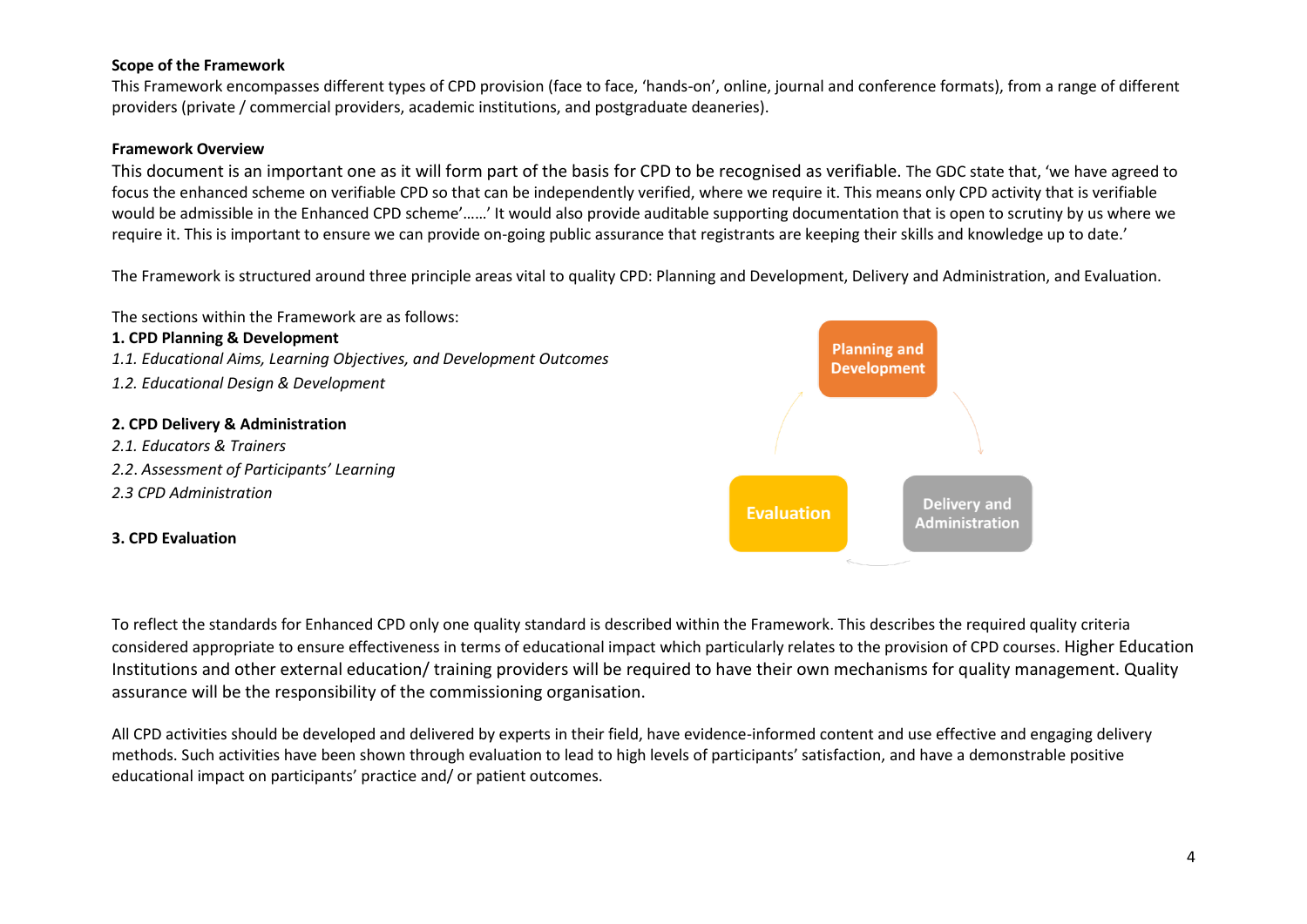#### **How to Use this Framework**

This Framework is a tool which focusses upon CPD *activities*, and is structured to provide guidance to the following two groups with separate sections detailing the responsibilities of each.

- **The organisation either commissioning or providing the CPD activity (or both)**
- **The individual(s) delivering and / or developing the CPD activity**

For each of the three areas highlighted above, a range of key quality criteria for CPD are described in tables, representing provision that meets the Expected Standard. If the CPD activity / provider fulfils the performance criteria and can provide supporting evidence in this respect, this is indicated as having "MET" the level.

### **For a CPD activity to meet the COPDEND quality assurance standard (referred to in the GDC standards for ECPD) all the quality criteria should be met.**

For further information, visit: <https://www.gdc-uk.org/professionals/cpd/enhanced-cpd/cpd-providers>

Providers should be able to support declarations of meeting quality indicated with evidence if necessary, as it is anticipated that CPD users may request this information (particularly in areas where it may be difficult for them to assess compliance for themselves). Providers may wish to make such evidence accessible to potential participants of CPD activities via websites or marketing material. Where supporting evidence can be provided, providers may claim that the CPD activity meets the COPDEND quality assurance criteria for Dental ECPD. However, use of the COPDEND logo is not allowed without prior consent.

CPD activities should address a pre-determined training need for the target audience*.* Various mechanisms exist to identify training needs, from priorities identified as being relevant to all professionals such as CQC topic recommendations etc., to individual professionals' training needs such as via appraisal, self-assessment, and reflection on practice, addressing concerns etc. Individual training needs analysis to develop a PDP is the responsibility of the user, and provider input to this process may not be possible.

Content for all CPD activities should be explicitly evidence-based or evidence-informed where possible, and sources and / or supporting evidence for the content is referenced so that participants are informed.

*Those responsible for independent review, or appropriate and/or educational expertise, must satisfy themselves that those involved in providing this activity are appropriately qualified to act in this capacity.*

A glossary of terms is in Appendix 2.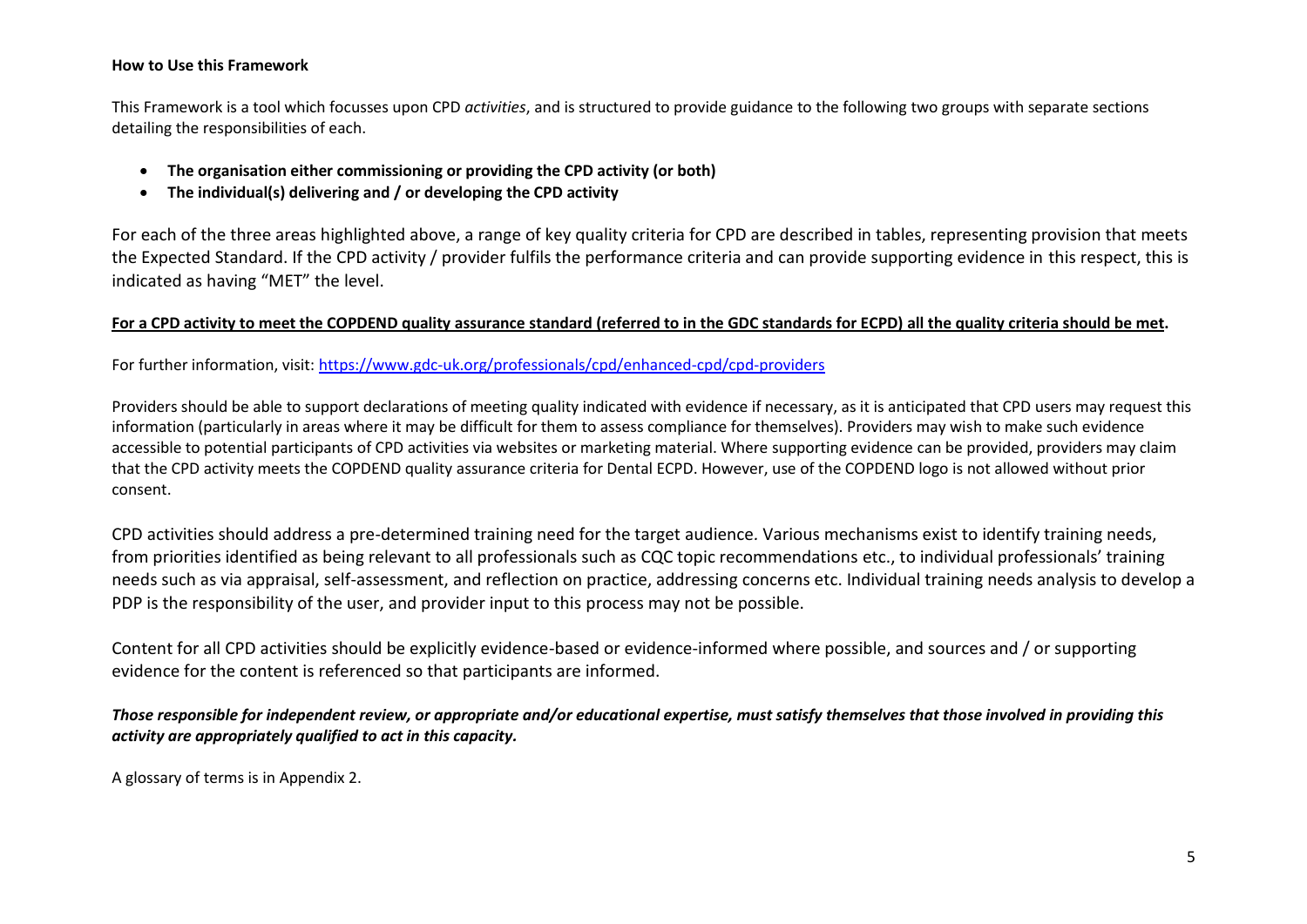# **GDC Guidance for Enhanced CPD**

The Enhanced CPD scheme ensures CPD activity is firmly embedded in the professional life of dental registrants.

**Plan** - Registrants will identify CPD needs using a personal development plan. This will enable them to evaluate their learning and development needs, in accordance with the GDC's standards and their scope of practice. This could be done individually or in conjunction with peers or colleagues, the employer/commissioner (such as through an appraisal etc.), or the wider dental team. It may also be informed by other information derived from patient feedback, complaints, audit, significant event analysis and peer review processes, or dental practice evaluations, for example.

**Do** - By identifying CPD that best meets their needs, registrants would then embark upon the planned activity in a timely way.

**Reflect** - Following the CPD activity the registrant can reflect on its impact by considering how it has or will enable them to maintain and develop their skills. It would enable them to evaluate how their CPD contributes to supporting them to practise in accordance with our standards and how it has contributed positively to the wider context of patient care.

**Record** - The registrant would then record what they did, including any independently verifiable evidence. They can document the impact and benefits that a CPD event provided, based upon their reflections, and describe how the CPD activity enabled them to achieve outcomes that relate to the GDC standards. This will enable them to identify further learning needs which could be added to their personal development plan, and so continue the process.

#### **A CPD record should contain written records of:**

- a personal development plan which details all the CPD the registrant plans to undertake, the development outcomes they aim to meet and timeframe for completing the CPD. This should be created at the start of the five-year cycle and adapted throughout the cycle,
- a log of the CPD undertaken- including the date and number of hours gained from each CPD activity
- the evidence (e.g. certificate) gained from the providers for each CPD activity
- the development outcomes mapped against all planned and completed CPD activity.

The GDC has set four development outcomes that your CPD must be mapped against for each activity. They are:

- A. Effective communication with patients, the dental team, and others across dentistry, including when obtaining consent, dealing with complaints, and raising concerns when patients are at risk;
- B. Effective management of self, and effective management of others or effective work with others in the dental team, in the interests of patients at all times; providing constructive leadership where appropriate;
- C. Maintenance and development of knowledge and skill within your field of practice; and
- D. Maintenance of skills, behaviours and attitudes which maintain patient confidence in you and the dental profession and put patients' interests first.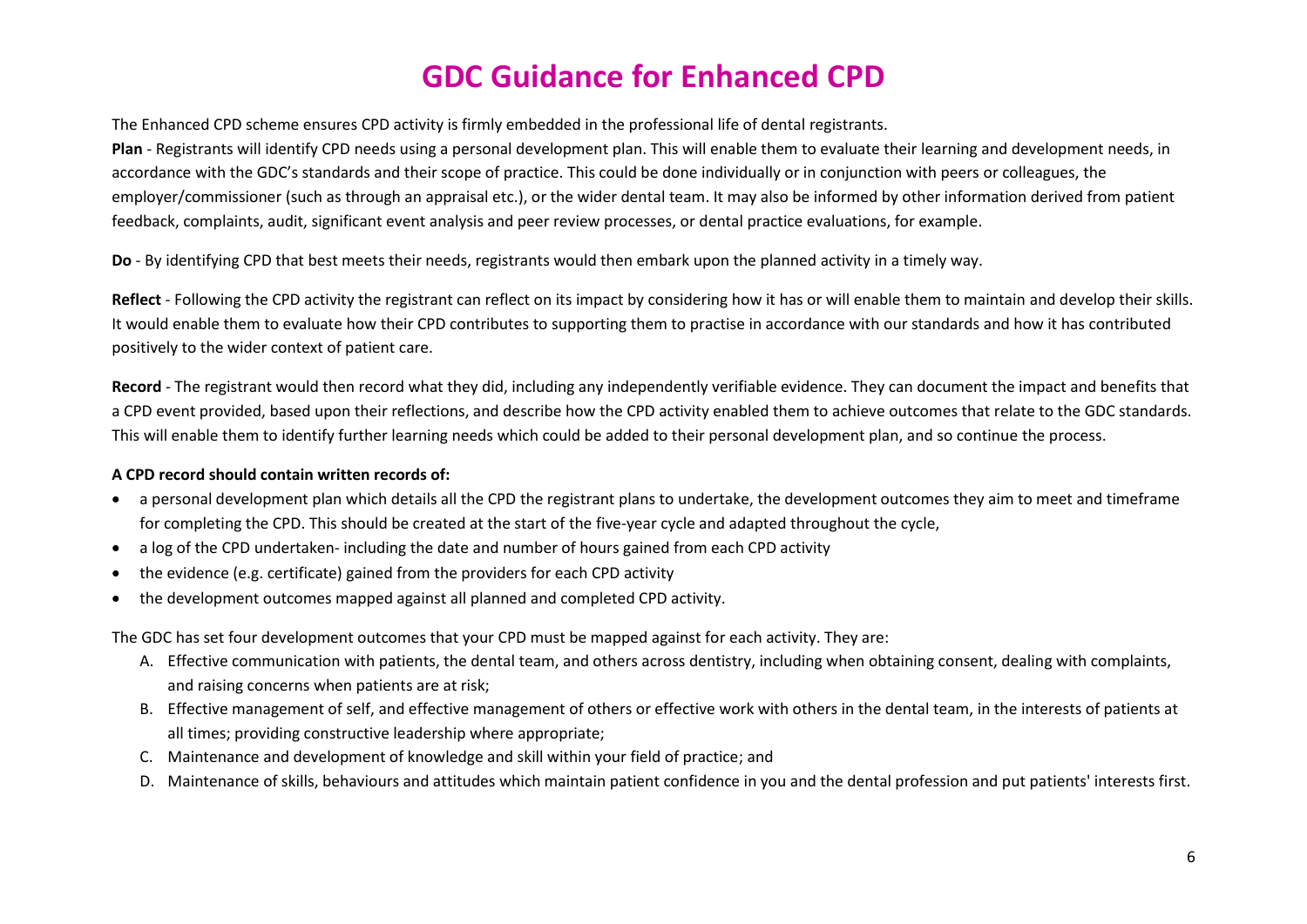# **GDC Guidance on Quality Assurance**

The GDC requires that CPD must be subject to some form of quality assurance to be counted as verifiable. Dental professionals are responsible for ensuring their declared CPD meets the verifiable criteria. The GDC encourages professionals to seek clarification of this from providers, before selecting CPD. Quality assurance should be present at all stages of verifiable CPD activity - before, during and after – no matter in what form the CPD activity is delivered or received, or whether it is paid for or free. There are several ways verifiable CPD can be effectively quality assured. Some examples are as follows:

#### **Quality assurance measures taken by providers before CPD activity could include:**

- Educational governance policy;
- Equality and diversity policy;
- CPD needs assessment;
- Peer reviewed content;
- Evidence-based content;
- Policies and procedures to avoid commercial bias;
- Appropriate recruitment and selection of those delivering CPD;
- Integration of pre-existing feedback;
- Transparency of verifiable criteria;
- Evidence-based educational strategies.

#### **Quality assurance measures taken by providers during a CPD activity could include:**

- Robust methods in place to confirm attendance and active participation by attendees;
- Methods to monitor and evaluate content delivery;
- Using trainers with expertise on the subject, and/or educational expertise to deliver the content;
- Content that demonstrates a clear relationship with anticipated development outcomes throughout delivery;
- Opportunities for active participation and/or discussion during the activity;
- Opportunities for participant reflection during or immediately after the activity;
- Assessment of learning;
- Accurate measurement of duration of actual CPD activity i.e. not including break and travel times.

#### **Quality assurance measures taken by providers after a CPD activity could include:**

- A reflective element for participants to link to their personal development plan and activity log;
- Participant evaluation and feedback methods that are used to improve the activity;
- An assessment of participant learning and participation;
- Post-delivery evaluation;
- A complaints procedure.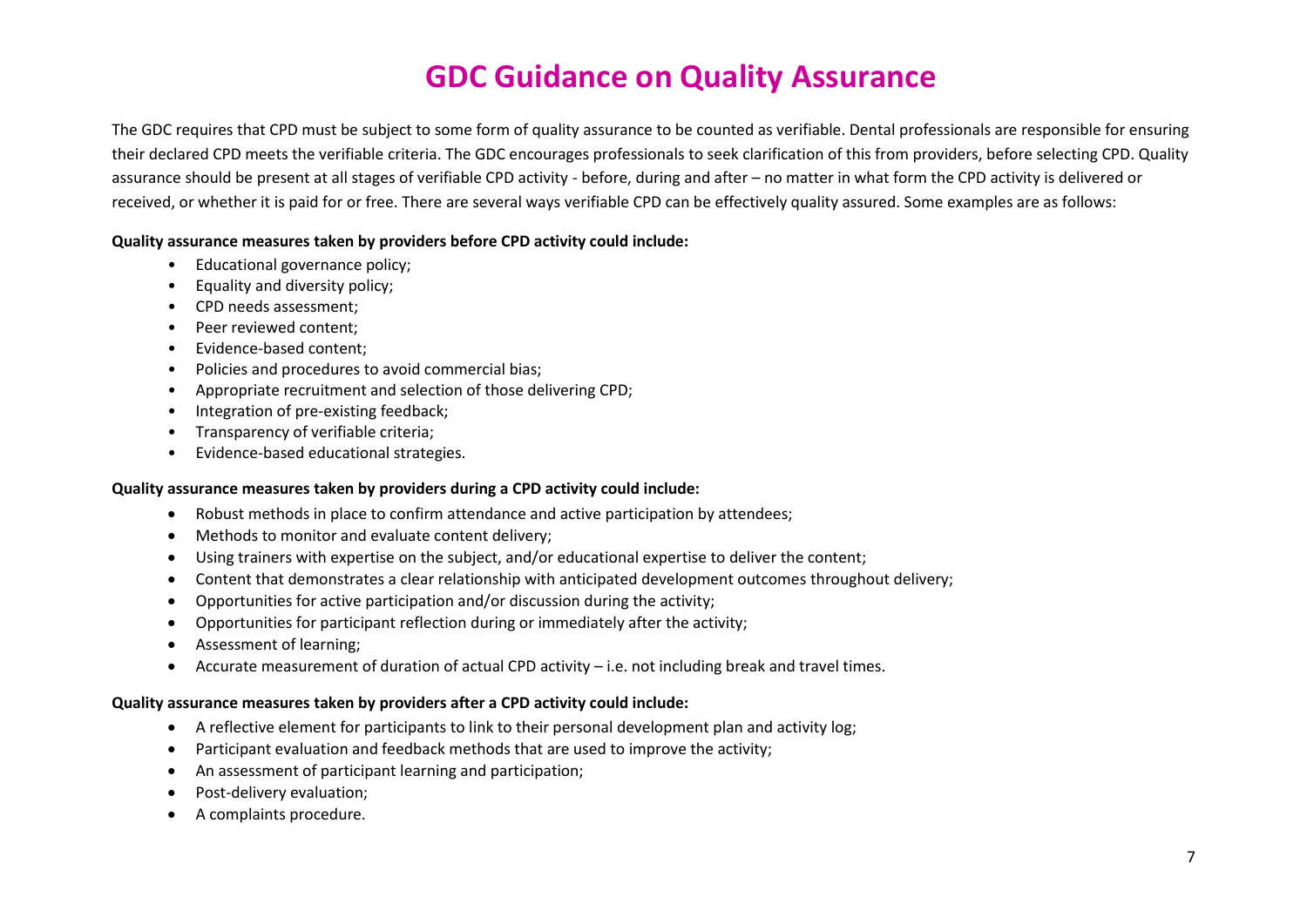# Quality Criteria for CPD

### **Responsibilities of the organisation either commissioning or providing the CPD activity (or both)**

### 1. CPD Planning and Development

|       |                                                                                                                                                                                                                                                                                                                                                                                                                                                                                                                                                                   | Examples of potential supporting evidence                                                                                                                                                                                                                        | <b>Description / Additional Notes</b>                                                                                                                                                                             |
|-------|-------------------------------------------------------------------------------------------------------------------------------------------------------------------------------------------------------------------------------------------------------------------------------------------------------------------------------------------------------------------------------------------------------------------------------------------------------------------------------------------------------------------------------------------------------------------|------------------------------------------------------------------------------------------------------------------------------------------------------------------------------------------------------------------------------------------------------------------|-------------------------------------------------------------------------------------------------------------------------------------------------------------------------------------------------------------------|
| 1.1   | <b>Educational Aims, Learning Objectives, and Development Outcomes</b>                                                                                                                                                                                                                                                                                                                                                                                                                                                                                            |                                                                                                                                                                                                                                                                  |                                                                                                                                                                                                                   |
| 1.1.1 | Clear and concise educational aims, objectives and learning<br>outcomes are available for the CPD Activity. These should<br>be linked to the GDC standards via their development<br>outcomes, A, B, C, and D (see page 6) so that the<br>participant can find a suitable course that fulfils their<br>learning needs identified in their Personal Development<br>Plan (PDP).                                                                                                                                                                                      | Written documents, such as course<br>$\bullet$<br>programme, CPD certificate, flyer.<br>Online programme<br>$\bullet$<br>Other documents e.g. speaker agreement for<br>$\bullet$<br>activity, lesson plans, or within conference<br>delegate pack                | Educational aims, objectives and learning<br>outcomes should be written in clear<br>English, free from unnecessary jargon /<br>acronyms, and accurately reflect the<br>content and context of the provision.      |
| 1.1.2 | Educational aims, objectives and learning outcomes, are<br>written by an appropriate individual with subject-matter<br>expertise, and reviewed by an individual with appropriate<br>expertise, to ensure they are appropriate and relevant for<br>the target audience.<br>Educational aims, objectives, learning and development<br>outcomes are published in advance and are easily<br>accessible for consideration by potential participants of the<br>CPD activity, so that the content and relevance of the<br>activity can be considered before registering. | CPD documentation<br>Speaker contract<br>$\bullet$<br>Certificates<br>$\bullet$<br>Publication of evidence for 1.1.1 before the<br>$\bullet$<br>activity (date available), i.e. marketing<br>documents, emails, marketing material, online,<br>provider website. | Educational aims, objectives, learning and<br>development outcomes should be<br>published on marketing material, and<br>websites.                                                                                 |
| 1.1.3 | Participants should have an opportunity to provide<br>feedback regarding whether the educational aims,<br>objectives and learning outcomes for the CPD activity have<br>been achieved.                                                                                                                                                                                                                                                                                                                                                                            | Feedback forms (paper / online) with<br>$\bullet$<br>appropriate content i.e. linked to aims,<br>objectives, LO's.<br>Other course evaluation documents e.g. record<br>$\bullet$<br>of focus groups, written reports                                             | Best practice would move beyond a single<br>global question on a feedback form such as<br>'Have all the learning outcomes been met?'<br>to provide participants with the<br>opportunity to comment on each of the |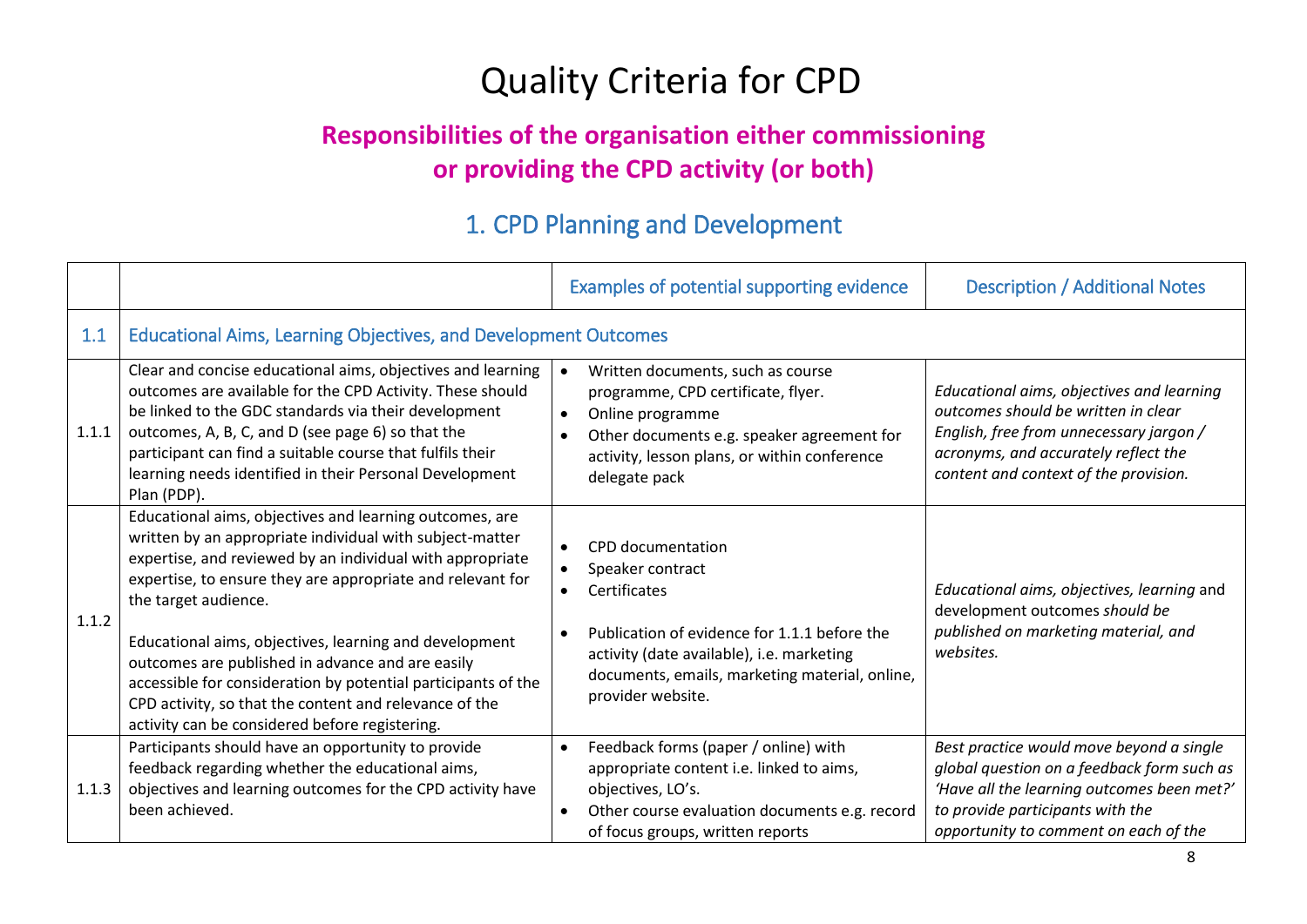|       | This feedback should lead to a review of the aims,<br>objectives and learning outcomes and if appropriate, their<br>revision.<br>(see also section 2)                                                                                                                  | Documentation of changes over time e.g. in<br>$\bullet$<br>database<br>Quality reports, course review meeting<br>$\bullet$<br>minutes etc.<br>Course evaluation records                                                                                                                                                                                  | Learning Outcomes individually, and<br>provide qualitative feedback on each and<br>the degree they feel that they have been<br>met or otherwise.<br>Review should consider a range of<br>evidence, including participant feedback,<br>training needs information and contextual<br>factors / relevance, to ensure that<br>educational aims, objectives and learning<br>outcomes remain appropriate. |
|-------|------------------------------------------------------------------------------------------------------------------------------------------------------------------------------------------------------------------------------------------------------------------------|----------------------------------------------------------------------------------------------------------------------------------------------------------------------------------------------------------------------------------------------------------------------------------------------------------------------------------------------------------|-----------------------------------------------------------------------------------------------------------------------------------------------------------------------------------------------------------------------------------------------------------------------------------------------------------------------------------------------------------------------------------------------------|
| 1.1.4 | Educational aims, objectives and learning outcomes<br>are documented, e.g. on certificates provided for the<br>CPD activity.                                                                                                                                           | Certificates<br>$\bullet$<br>See also examples in 1.1.1<br>$\bullet$                                                                                                                                                                                                                                                                                     | This allows participants to easily access the<br>necessary information to evidence CPD<br>activities.                                                                                                                                                                                                                                                                                               |
| 1.2   | <b>Educational Design &amp; Development</b>                                                                                                                                                                                                                            |                                                                                                                                                                                                                                                                                                                                                          |                                                                                                                                                                                                                                                                                                                                                                                                     |
| 1.2.1 | The qualifications, experience, and expertise of the<br>individual responsible for developing the content of the<br>CPD is reviewed by the provider, and details made available<br>to potential participants in advance of the CPD activity.                           | Speaker agreement / contract.<br>$\bullet$<br>Credentials of developer, e.g. cv, qualification,<br>$\bullet$<br>experience, publications, job spec.<br>Evidence of review, e.g. signed document,<br>meeting record<br>Details published in course documentation<br>(marketing docs), e.g. website, flyer, database.<br>Previous evaluations<br>$\bullet$ | Reviews of qualifications and experience<br>should be transparent and where a conflict<br>of interest occurs (between the reviewer<br>and the proposed teacher/ trainer) this<br>should be declared.                                                                                                                                                                                                |
| 1.2.2 | The instructional design of the activity uses evidence-based<br>educational strategies to enhance participant learning,<br>through consideration of the prior knowledge of the<br>participants and where possible the contextual relevance<br>for the target audience. | Evidence that prior knowledge considered, e.g.<br>through discussion with participants, PDPs,<br>pre-assessment, or description of prior<br>knowledge needed to take course.<br>Documentation of educational strategies used,<br>$\bullet$<br>e.g. CPD programme, delivery plan, course<br>content etc.                                                  | Strategies may include (but not be limited<br>to) initiatives such as requesting contextual<br>information from participants in advance<br>so that content can be targeted, raising<br>contextual relevance during discussions,<br>strategies to ensure relevance for<br>audiences of mixed professionals or those<br>with a varying degree of prior experience.                                    |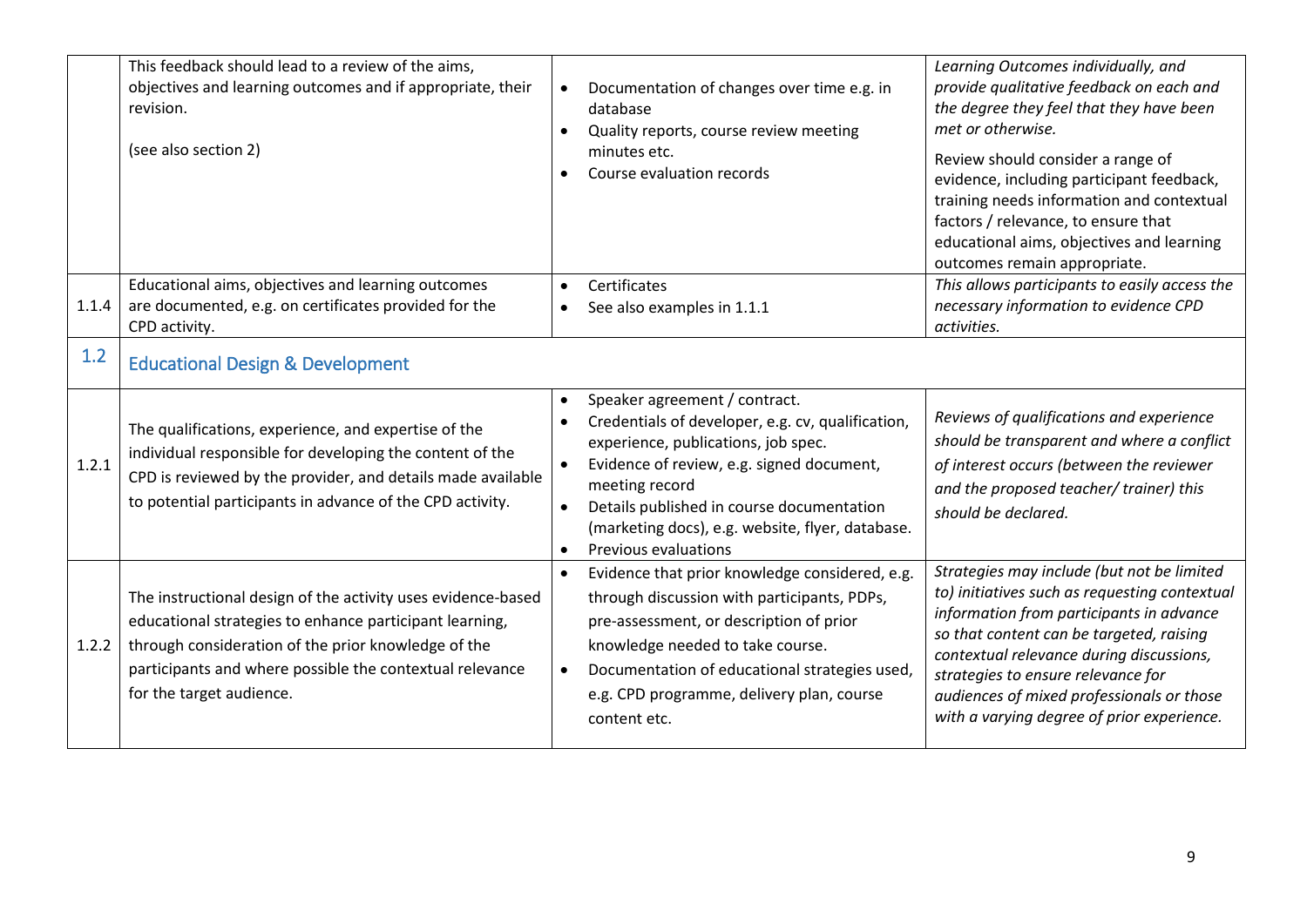| 1.2.3 | The instructional design of the activity uses evidence-based<br>educational strategies to enhance participant learning and<br>to maximise participant engagement. Addressing the needs<br>of different professional groups if learning together and<br>including strategies to enhance participant learning, by<br>incorporating time for discussion, questions and providing<br>feedback with opportunities for participant reflection<br>during or immediately after the activity. | Course programme highlights strategies used.<br>Participant feedback on effectiveness of<br>engagement strategies. | In addition to attendance monitoring i.e.<br>registers that sign 'in' and 'out' (or log<br>activity whilst online), strategies may<br>include (but not be limited to) initiatives<br>such as regular questioning, discussion,<br>exercises throughout and during provision,<br>quizzes throughout the activity, and<br>assessments. |
|-------|--------------------------------------------------------------------------------------------------------------------------------------------------------------------------------------------------------------------------------------------------------------------------------------------------------------------------------------------------------------------------------------------------------------------------------------------------------------------------------------|--------------------------------------------------------------------------------------------------------------------|-------------------------------------------------------------------------------------------------------------------------------------------------------------------------------------------------------------------------------------------------------------------------------------------------------------------------------------|
| 1.2.4 | Content should be based on current evidenced material<br>and free from commercial bias.<br>Reviews of content take place at regular intervals to ensure<br>that it is current, accurate, and suitable for the target<br>audience. Where appropriate, the review should consider<br>participant feedback.                                                                                                                                                                             | Record of meeting(s) when review was<br>undertaken.<br>Database or schedule of dates reviews have<br>taken place.  | 'Regular intervals' would depend on the<br>frequency that the activity is provided, but<br>for face to face courses this should be at<br>least annually.                                                                                                                                                                            |

## 2. CPD Delivery and Administration

|       |                                                                                                                                                                                                                                                         | Examples of potential supporting evidence                                                                                                                                          | <b>Description / Additional Notes</b>                                                                                                                                                                                                                    |
|-------|---------------------------------------------------------------------------------------------------------------------------------------------------------------------------------------------------------------------------------------------------------|------------------------------------------------------------------------------------------------------------------------------------------------------------------------------------|----------------------------------------------------------------------------------------------------------------------------------------------------------------------------------------------------------------------------------------------------------|
| 2.1   | <b>Educators &amp; Trainers</b>                                                                                                                                                                                                                         |                                                                                                                                                                                    |                                                                                                                                                                                                                                                          |
| 2.1.1 | Individuals responsible for the delivery of the CPD are<br>identified through robust and transparent processes,<br>based on their experience and expertise in the subject<br>matter. Underpinned by policy guidance covering equality<br>and diversity. | Recruitment policy & process recorded<br>Speaker(s) (or online developer) CVs,<br>qualifications, prior experience etc.<br>Previous feedback regarding speaker, or peer<br>review. | Experience and expertise in the subject<br>matter should be prioritised, although<br>availability and cost are also important<br>factors. Any conflicts of interest between<br>the provider staff and potential<br>teachers/trainers should be declared. |
| 2.2   | <b>Assessment of Participants' Learning</b>                                                                                                                                                                                                             |                                                                                                                                                                                    |                                                                                                                                                                                                                                                          |
| 2.2.1 |                                                                                                                                                                                                                                                         | Reflection is included in the post activity<br>documentation and on certificates.                                                                                                  |                                                                                                                                                                                                                                                          |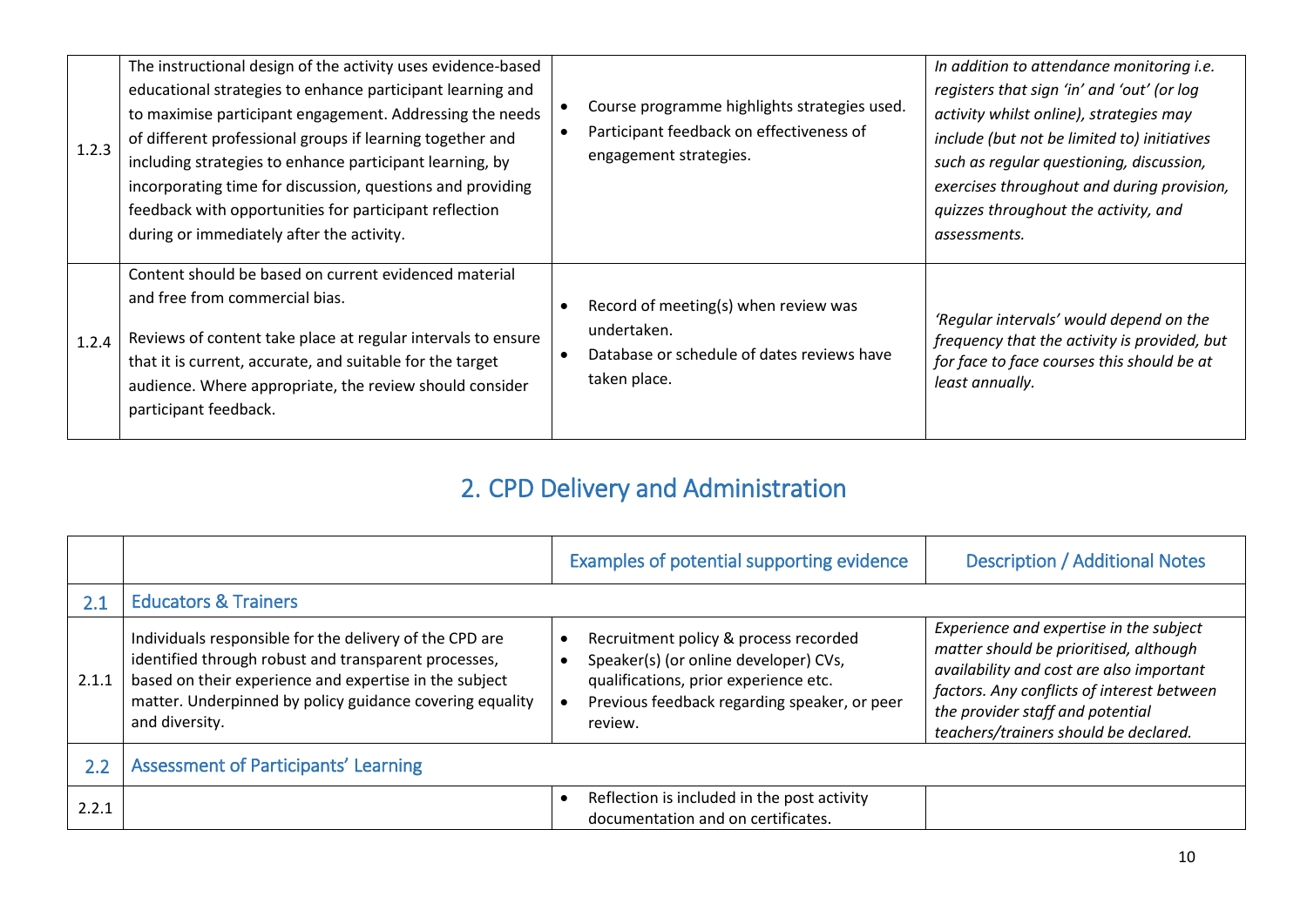|       | The CPD activity facilitates the participant to reflect on its<br>impact by considering how it has or will enable them to<br>maintain and develop their skills. It should enable them to<br>evaluate how this CPD activity supports them to practise in<br>accordance with the GDC standards and how it has<br>contributed positively to the wider context of patient care. | Participants should maintain their CPD activity<br>$\bullet$<br>log.                                                                                                                 |                                                                                                                                                                                                                                                                                               |
|-------|-----------------------------------------------------------------------------------------------------------------------------------------------------------------------------------------------------------------------------------------------------------------------------------------------------------------------------------------------------------------------------|--------------------------------------------------------------------------------------------------------------------------------------------------------------------------------------|-----------------------------------------------------------------------------------------------------------------------------------------------------------------------------------------------------------------------------------------------------------------------------------------------|
| 2.2.2 | Where relevant CPD activities might include an assessment<br>of participants' learning (knowledge, skills, or behaviours<br>relevant to the learning outcomes of the activity), using<br>appropriate assessment methods.                                                                                                                                                    | Assessment documentation, including areas<br>$\bullet$<br>targeted and method used, e.g. knowledge<br>test, observation, simulation etc.                                             | Assessment methods should reflect the<br>educational aims and learning outcomes,<br>e.g. CPD to enhance knowledge could use<br>MCQs, short answer questions etc.,<br>whereas CPD teaching practical skills may<br>be<br>assessed using expert's judgements<br>following observed performance. |
| 2.3   | <b>CPD Administration</b>                                                                                                                                                                                                                                                                                                                                                   |                                                                                                                                                                                      |                                                                                                                                                                                                                                                                                               |
| 2.3.1 | There is a single point of contact for participants prior to,<br>during and following a CPD activity, to manage<br>administrative and educational queries.                                                                                                                                                                                                                  | Contact details recorded on marketing docs,<br>$\bullet$<br>CPD programme, online, conference pack etc.                                                                              | The contacts for administrative and<br>educational queries may be different<br>individuals within the provider organisation<br>or the point of contact may be the<br>teacher/trainer themselves. Contact details<br>should be clear to participants.                                          |
| 2.3.2 | Educational aims, objectives and learning outcomes are<br>regularly reviewed (and if appropriate, revised) following<br>evaluation of the CPD activity (including participants'<br>feedback on their relevance).                                                                                                                                                            | Documentation of changes over time e.g. in<br>$\bullet$<br>database<br>Quality reports, course review meeting<br>$\bullet$<br>minutes etc.<br>Course evaluation records<br>$\bullet$ | Review should consider a range of<br>evidence, including participant feedback,<br>training needs information and contextual<br>factors / relevance, to ensure that<br>educational aims, objectives and learning<br>outcomes remain appropriate.                                               |
| 2.3.3 | Details of the CPD activity are published in advance and<br>available to participants, may include details of the<br>activities aims, learning objectives and anticipated<br>outcomes, format, educator / trainer (or developer for<br>online or printed CPD), duration and cost.                                                                                           | CPD activity details on e.g. website, marketing<br>$\bullet$<br>materials, CPD programme, conference pack.                                                                           | Information should be clear and easily<br>accessible, on marketing material and<br>websites.                                                                                                                                                                                                  |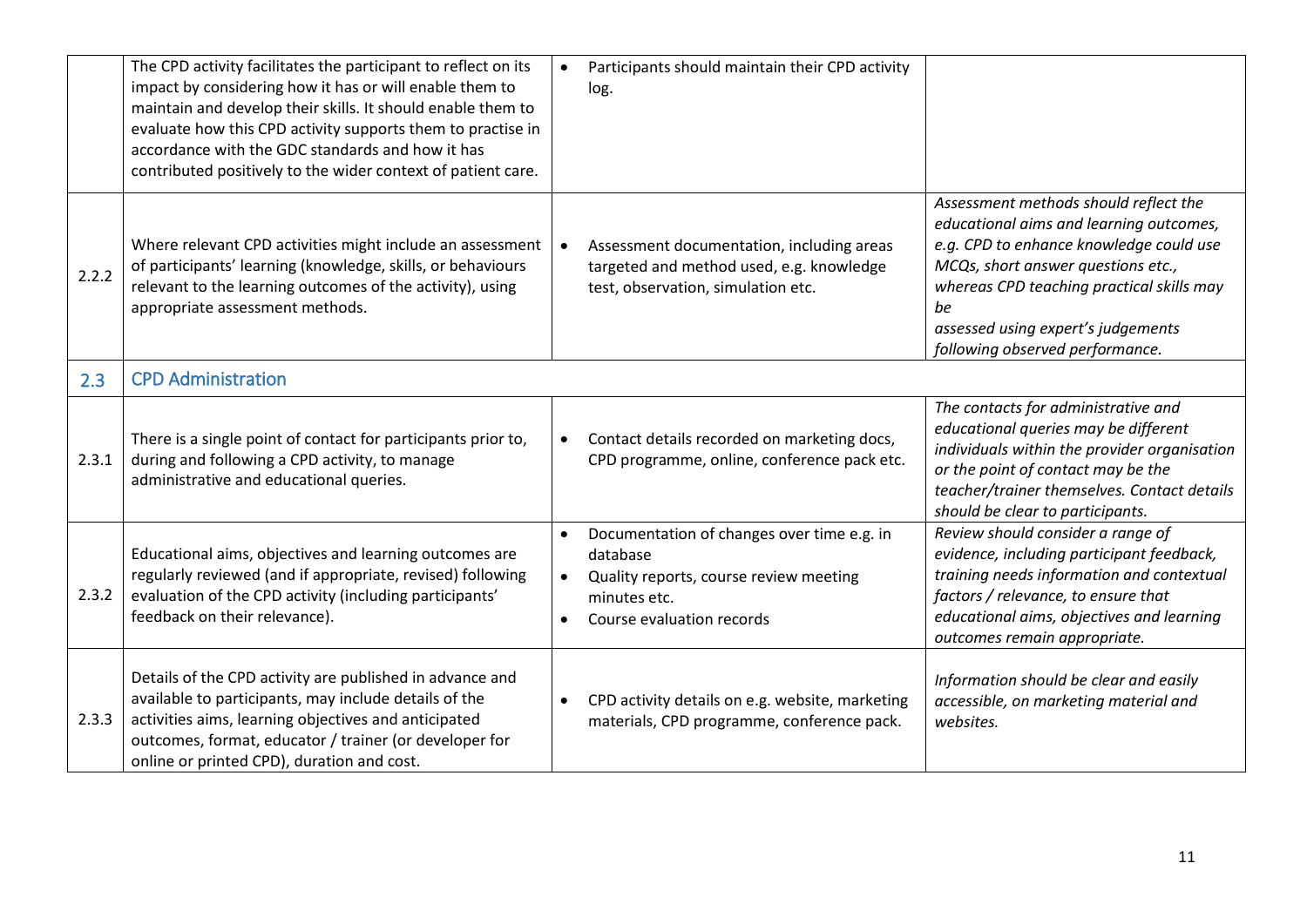| 2.3.4 | There is a robust system for recording attendance at the<br>CPD activity, to confirm attendance and active<br>participation by attendees.                                                                                                                                                                                                                                                                                                                                                                                                                                                                                                                                                                                                                                                                                                                                                        | Example of records kept (e.g. register,<br>database)                                                                         |                                                                                                                                                                                                                                                                          |
|-------|--------------------------------------------------------------------------------------------------------------------------------------------------------------------------------------------------------------------------------------------------------------------------------------------------------------------------------------------------------------------------------------------------------------------------------------------------------------------------------------------------------------------------------------------------------------------------------------------------------------------------------------------------------------------------------------------------------------------------------------------------------------------------------------------------------------------------------------------------------------------------------------------------|------------------------------------------------------------------------------------------------------------------------------|--------------------------------------------------------------------------------------------------------------------------------------------------------------------------------------------------------------------------------------------------------------------------|
| 2.3.5 | The provider securely keeps appropriate records, including<br>the number of verifiable CPD hours completed by<br>participants, title, aims, objectives and learning outcomes<br>of each CPD activity, and evaluation data.                                                                                                                                                                                                                                                                                                                                                                                                                                                                                                                                                                                                                                                                       | Example of records kept (e.g. register, files,<br>database<br>Governance documents.                                          |                                                                                                                                                                                                                                                                          |
| 2.3.6 | Documentary evidence (e.g. CPD certificates) are provided<br>to participants upon completion of the activity where<br>evidence of engagement with the CPD activity can be<br>demonstrated.<br>For CPD to be considered verifiable, the evidence (e.g.<br>certificates) given by CPD providers must include the<br>following:<br>The subject, learning content, aims, and objectives;<br>The anticipated GDC development outcomes of the<br>CPD;<br>The date that the CPD was undertaken;<br>$\bullet$<br>The total number of hours CPD undertaken;<br>The name of the practitioner who has participated in<br>the CPD activity (with their GDC number);<br>That the CPD is subject to quality assurance, with the<br>$\bullet$<br>name of the person or body providing the quality<br>assurance;<br>Confirmation from the provider that the information<br>contained in it is full and accurate. | Certificates with relevant content<br>$\bullet$                                                                              | Where there is no evidence of engagement<br>with the activity, CPD Certificates should be<br>withheld.                                                                                                                                                                   |
| 2.3.7 | Documentary evidence (e.g. CPD certificates)<br>include a prompt for the CPD user to reflect on<br>their learning and link this to their professional<br>development plan.                                                                                                                                                                                                                                                                                                                                                                                                                                                                                                                                                                                                                                                                                                                       | CPD Certificate with prompt<br>$\bullet$<br>Other documentary evidence of prompt, e.g.<br>$\bullet$<br>email, online system. | An example of areas which could be<br>included on documentary evidence e.g.<br>certificates to prompt reflection are (i) Why<br>was this activity selected for CPD? (ii) What<br>was the learning need or objective that was<br>addressed? (iii) What was the outcome of |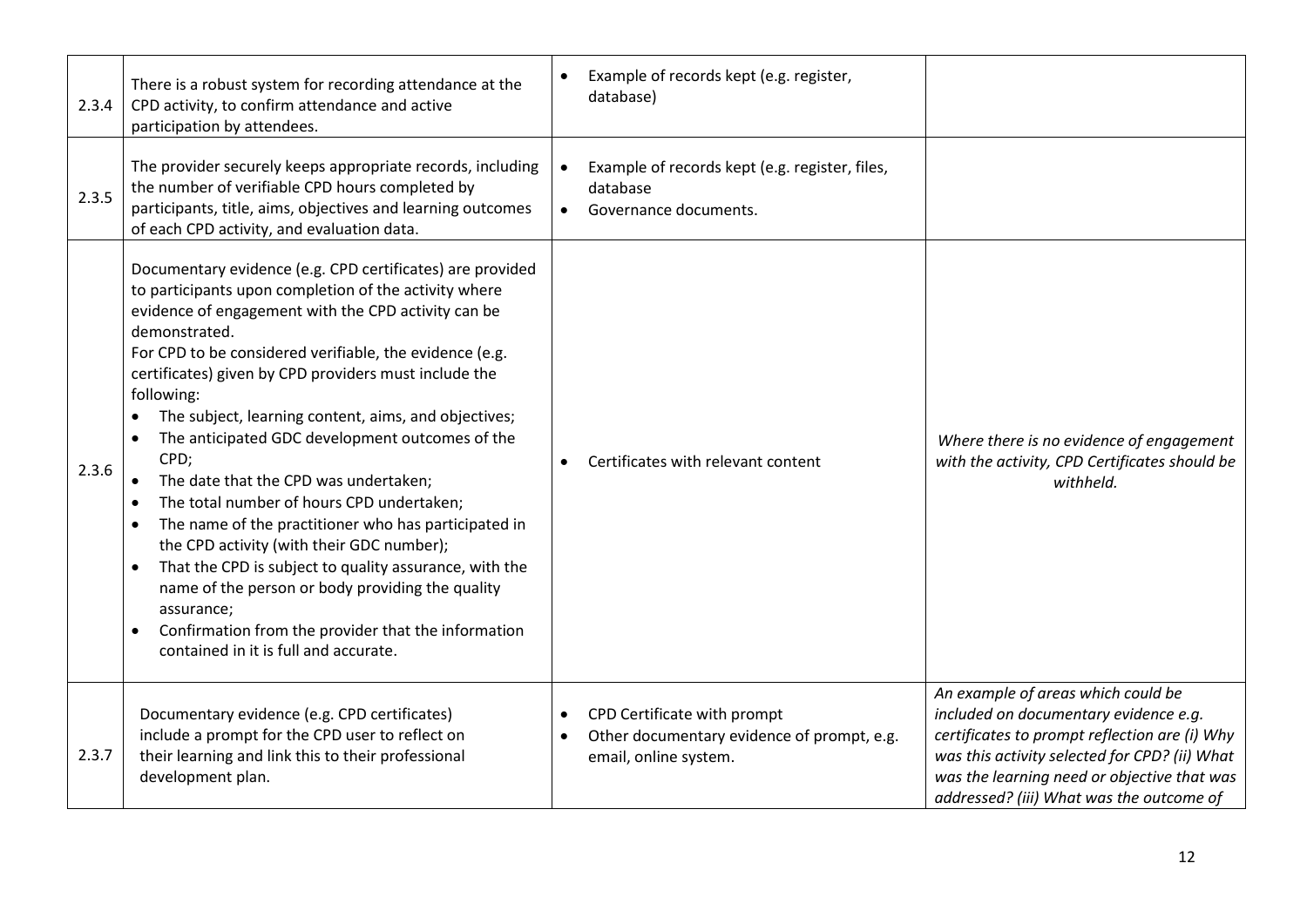|        |                                                                                                                                                                                 |                                                                                                                                                                                                                                                          | the activity? (iv) Further learning needs (v)<br>Links with PDP                                                                                             |
|--------|---------------------------------------------------------------------------------------------------------------------------------------------------------------------------------|----------------------------------------------------------------------------------------------------------------------------------------------------------------------------------------------------------------------------------------------------------|-------------------------------------------------------------------------------------------------------------------------------------------------------------|
| 2.3.8  | The provider has a quality assurance system and a formal<br>system of quality management relevant to CPD provision,<br>including transparent processes for quality improvement. | Quality assurance policy<br>Quality improvement strategy and evidence of<br>implementation e.g. database, records, audit,<br>review meetings.<br>Quality management policy documents and<br>evidence of implementation, e.g. records,<br>database, files | Quality Assurance policies and quality<br>improvement strategies should be available<br>to participants if requested.                                       |
| 2.3.9  | CPD activities are checked for presence of commercial<br>interests or commercial support / promotion, and where<br>these exist they are disclosed to participants in advance.   | Evidence on materials distributed prior to the<br>activity, e.g. marketing material, course<br>programmes, online, conference packs, slides<br>prior to lecture.                                                                                         | Reviews should involve multiple individuals<br>with appropriate expertise, and consider a<br>range of evidence and feedback regarding<br>CPD effectiveness. |
| 2.3.10 | The learning environment (and facilities) are appropriate,<br>supporting participant engagement and learning.                                                                   | CPD activity documentation<br>Speaker agreements, declaration<br>Layout of activity (online / conference)                                                                                                                                                |                                                                                                                                                             |

### 3. CPD Evaluation

|     |                                                                                                                      | Examples of potential supporting evidence                                                                                               | <b>Description / Additional Notes</b>                                                                                                                                                                                                                                      |
|-----|----------------------------------------------------------------------------------------------------------------------|-----------------------------------------------------------------------------------------------------------------------------------------|----------------------------------------------------------------------------------------------------------------------------------------------------------------------------------------------------------------------------------------------------------------------------|
|     | <b>CPD Evaluation</b>                                                                                                |                                                                                                                                         |                                                                                                                                                                                                                                                                            |
| 3.1 | Structured feedback is obtained from individual<br>participants anonymously following each CPD activity.             | Feedback form (paper / online)<br>Collated feedback report.                                                                             | This should include the opportunity to<br>provide qualitative comments on the<br>activity, across a range of areas (not<br>limited to 'tick boxes'). Feedback should be<br>directly relevant to the CPD activity<br>undertaken, and not just relate to the<br>environment. |
| 3.2 | Where questionnaires are used to obtain feedback from<br>participants, the content and questions are relevant to the | Example of feedback questionnaire, including<br>structure (Question's asked, space for<br>comments etc.) and relevance to CPD activity. | Questions should ideally be targeted<br>appropriately rather than generic forms<br>across all provision. Appropriate content                                                                                                                                               |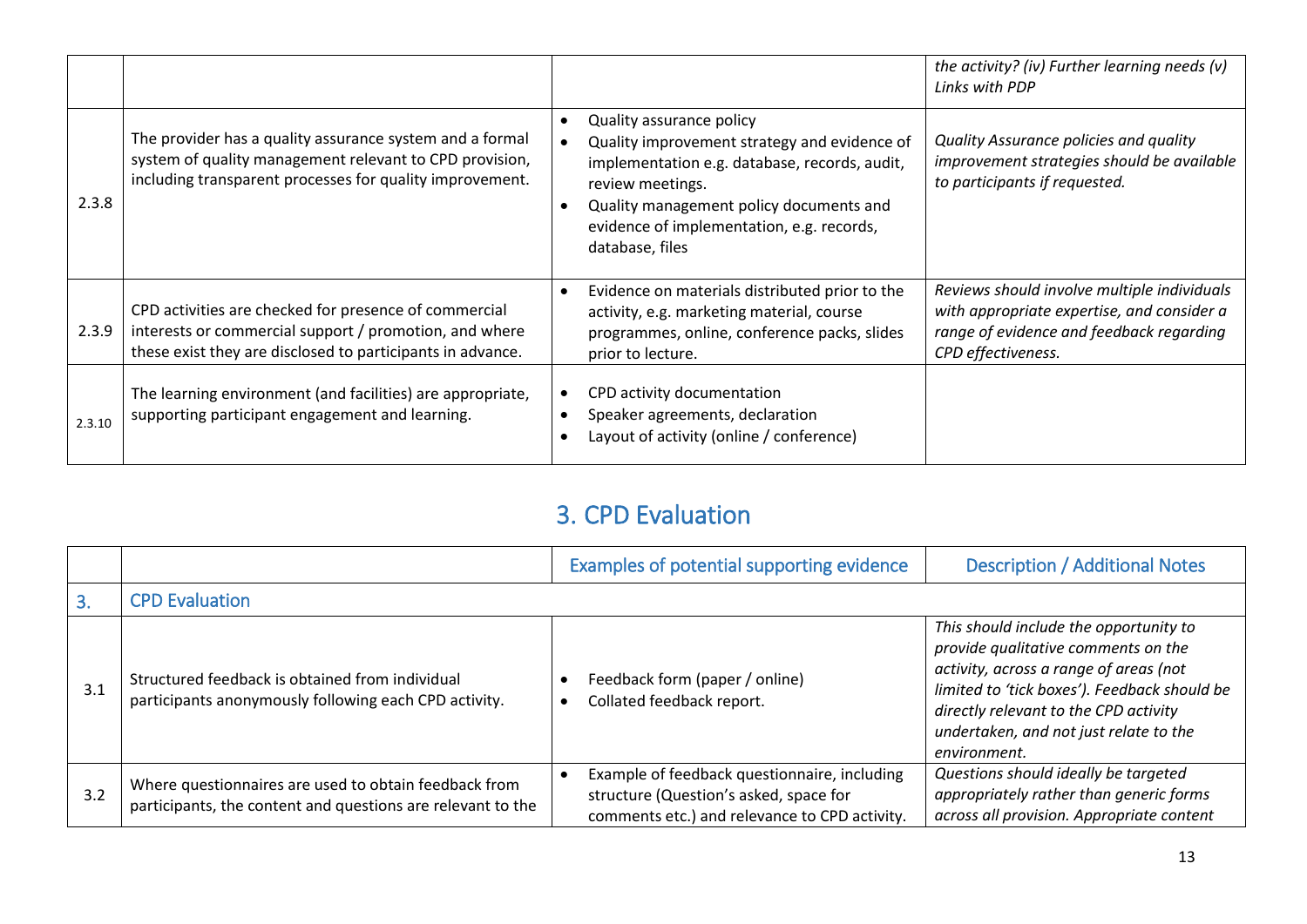|     | CPD activity being evaluated, with space available for<br>detailed feedback and suggestions.                                                                                                                                                                                                                                                                                           |                                                                                                                                                                                                                                                                                | for participant questionnaires includes:<br>achievement of the learning outcomes of<br>the CPD event regarding achievement of<br>the educational outcomes, content<br>coverage and extent of knowledge<br>imparted, usefulness and relevance of the<br>information provided, skills of the<br>presenter, and suitability of the venue.                                     |
|-----|----------------------------------------------------------------------------------------------------------------------------------------------------------------------------------------------------------------------------------------------------------------------------------------------------------------------------------------------------------------------------------------|--------------------------------------------------------------------------------------------------------------------------------------------------------------------------------------------------------------------------------------------------------------------------------|----------------------------------------------------------------------------------------------------------------------------------------------------------------------------------------------------------------------------------------------------------------------------------------------------------------------------------------------------------------------------|
| 3.3 | Feedback from participants is requested regarding their<br>satisfaction with the CPD activity in terms of educational<br>effectiveness, including (1) achieving the learning<br>objectives and outcomes, (2) quality of educational design<br>and delivery, (3) relevance, (4) ability to engage<br>participants, (5) value for money, (6) absence of<br>commercial bias or promotion. | Example of structured questionnaire including<br>questions targeting each of the 6 areas.                                                                                                                                                                                      | Appropriate content for participant<br>questionnaires includes: achievement of<br>the learning objectives / outcomes of the<br>CPD event regarding achievement of the<br>educational outcomes, content coverage<br>and extent of knowledge imparted,<br>usefulness and relevance of the<br>information provided, skills of the<br>presenter, and suitability of the venue. |
| 3.4 | Feedback from participants is routinely analysed in a<br>systematic manner, and reviewed by all those responsible<br>for the development and delivery of the CPD Activity.                                                                                                                                                                                                             | Evaluation strategy and data repository e.g.<br>database, file etc.<br>Signed report following review, or record of<br>$\bullet$<br>review meeting.                                                                                                                            | Analysis should consider individual<br>feedback and that of the entire cohort /<br>participants.                                                                                                                                                                                                                                                                           |
| 3.5 | Participant feedback data is recorded and stored<br>appropriately.                                                                                                                                                                                                                                                                                                                     | Details of how data recorded and stored, e.g.<br>reports, database                                                                                                                                                                                                             |                                                                                                                                                                                                                                                                                                                                                                            |
| 3.6 | The Provider has a published policy about managing<br>complaints or concerns that is made available to potential<br>participants.<br>Concerns raised by participants are considered by<br>providers and addressed where appropriate in subsequent<br>activities.                                                                                                                       | Policy document<br>$\bullet$<br>Evidence of publication e.g. website, emails<br>$\bullet$<br>etc.<br>Quality improvement strategy<br>Audits, review meeting records<br>Record of concerns raised and changes made<br>$\bullet$<br>to CPD activity (or reason no changes made). | Responses and decisions made following<br>concerns should be recorded to ensure that<br>feedback over time can be considered, i.e.<br>providers can look back at previous<br>feedback to identify patterns.<br>Could be made available on website or<br>upon request.                                                                                                      |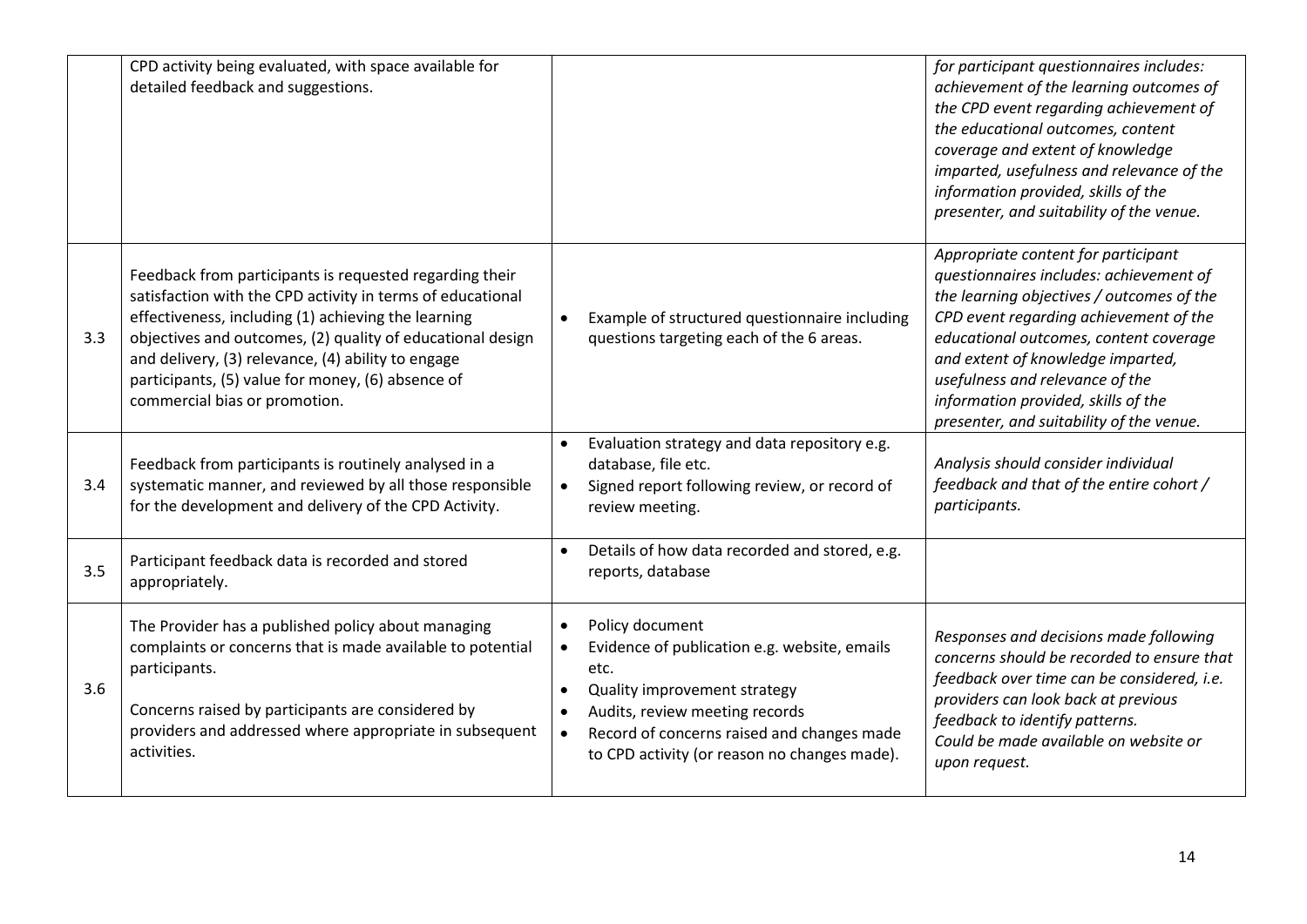# Quality Criteria for CPD

### **Responsibilities of the individual(s) delivering and / or developing the CPD activity**

### 1. CPD Planning and Development

|       |                                                                                                                                                                                                                                                                                                                                                                              | Examples of potential supporting evidence                                                                                                                                                                                                                                | <b>Description / Additional Notes</b>                                                                                                                                                                                                                                                                                                                      |
|-------|------------------------------------------------------------------------------------------------------------------------------------------------------------------------------------------------------------------------------------------------------------------------------------------------------------------------------------------------------------------------------|--------------------------------------------------------------------------------------------------------------------------------------------------------------------------------------------------------------------------------------------------------------------------|------------------------------------------------------------------------------------------------------------------------------------------------------------------------------------------------------------------------------------------------------------------------------------------------------------------------------------------------------------|
| 1.a   | <b>Educational Aims, Learning Objectives, and Development Outcomes</b>                                                                                                                                                                                                                                                                                                       |                                                                                                                                                                                                                                                                          |                                                                                                                                                                                                                                                                                                                                                            |
| 1.a.1 | Clear and concise educational aims, objectives and learning<br>outcomes are available for the CPD Activity. These should<br>be linked to the GDC standards via their development<br>outcomes, A, B, C, and D (see page 5) so that the<br>participant can find a suitable course that fulfils their<br>learning needs identified in their Personal Development<br>Plan (PDP). | Written documents, such as course<br>programme, CPD certificate, flyer.<br>Online programme<br>Other documents e.g. speaker agreement for<br>activity, lesson plans, or within conference<br>delegate pack                                                               | Educational aims, objectives and learning<br>outcomes should be written in clear<br>English, free from unnecessary jargon /<br>acronyms, and accurately reflect the<br>content and context of the provision.                                                                                                                                               |
| 1.a.2 | Educational objectives and learning outcomes are specific,<br>measurable, achievable, relevant, and time-bound<br>(SMART).                                                                                                                                                                                                                                                   | CPD supporting documentation, e.g.<br>programme, certificates, slides.<br>Website / online info for CPD activity<br>$\bullet$<br>Speakers contracts<br>$\bullet$<br>Conference delegate pack                                                                             | "Outcomes" may include the outcomes on<br>the individual participant, their practice,<br>and / or patients.                                                                                                                                                                                                                                                |
| 1.b   | <b>Educational Aims, Learning Objectives, and Development Outcomes</b>                                                                                                                                                                                                                                                                                                       |                                                                                                                                                                                                                                                                          |                                                                                                                                                                                                                                                                                                                                                            |
| 1.b.1 | The design of the activity enhances participant learning to<br>maximise participant engagement. Addressing the needs of<br>different professional groups if learning together with<br>consideration of the prior knowledge of the participants<br>where possible. It should incorporate time for reflection,<br>discussion, questions and providing feedback.                | Course programme highlights strategies used.<br>Participant feedback on effectiveness of<br>engagement strategies.<br>Documented within CPD programme, delivery<br>plan, etc.<br>Participant feedback on these areas.<br>$\bullet$<br>Written reflection by participants | In addition to attendance monitoring i.e.<br>registers that sign 'in' and 'out' (or log<br>activity whilst online), strategies may<br>include (but not be limited to) initiatives<br>such as regular questioning, discussion,<br>exercises throughout and during<br>provision, quizzes throughout the activity,<br>and assessments. Such strategies should |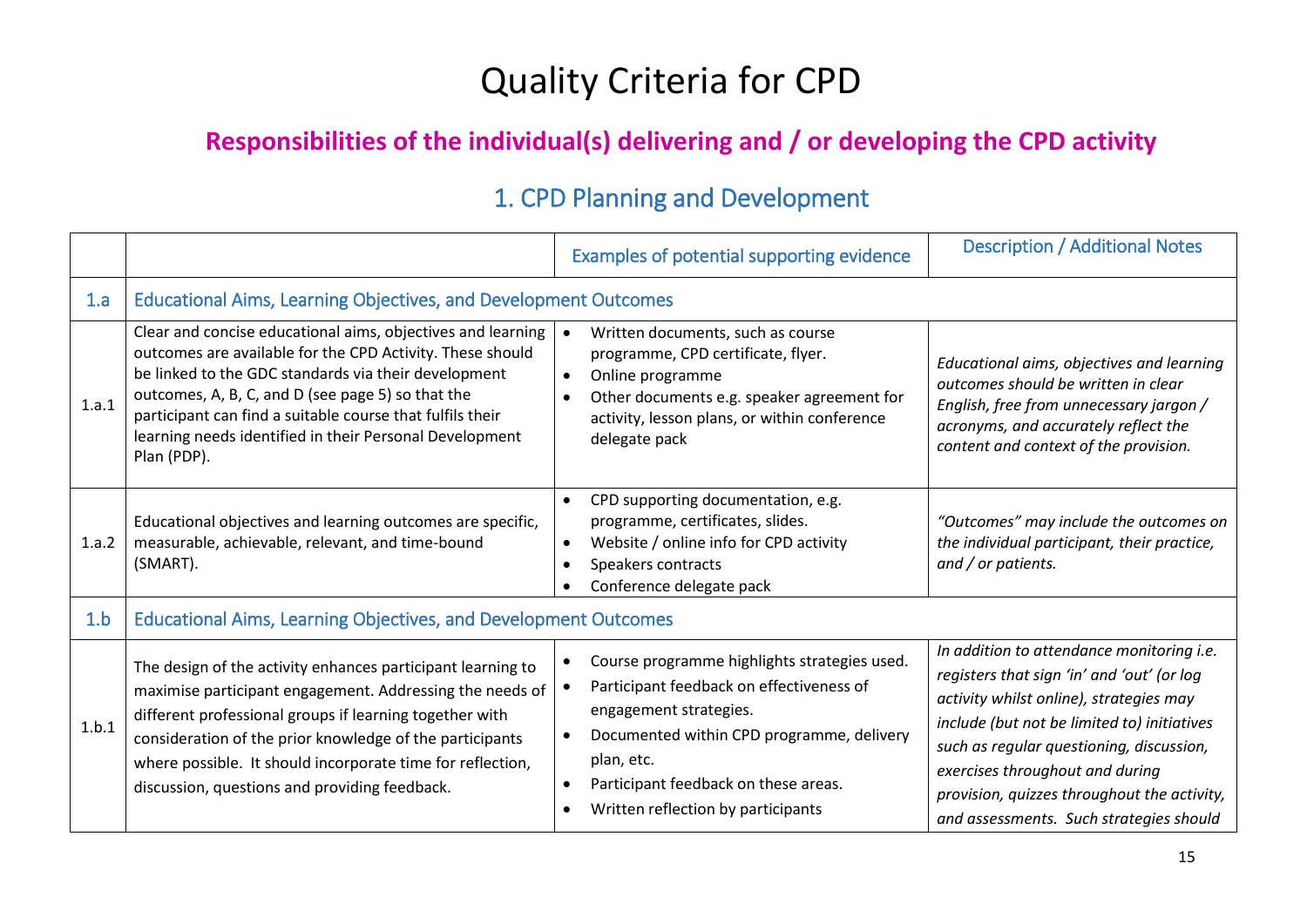|  | be embedded within the activity, at                       |
|--|-----------------------------------------------------------|
|  | $\mid$ (appropriate) and regular intervals, rather $\mid$ |
|  | than a single short opportunity at the end                |
|  | of the activity.                                          |
|  |                                                           |

### 2. CPD Delivery and Administration

|       |                                                                                                                                                                                                                                                                                                                                                                             | Examples of potential supporting evidence                                                                                                                                                    | <b>Description / Additional Notes</b>                                                                                                                                                                          |  |  |  |
|-------|-----------------------------------------------------------------------------------------------------------------------------------------------------------------------------------------------------------------------------------------------------------------------------------------------------------------------------------------------------------------------------|----------------------------------------------------------------------------------------------------------------------------------------------------------------------------------------------|----------------------------------------------------------------------------------------------------------------------------------------------------------------------------------------------------------------|--|--|--|
| 2.a   | <b>Educators &amp; Trainers</b>                                                                                                                                                                                                                                                                                                                                             |                                                                                                                                                                                              |                                                                                                                                                                                                                |  |  |  |
| 2.a.1 | Educators / trainers are fully prepared to deliver the CPD,<br>and understand the target audience, and the context<br>within which they work.                                                                                                                                                                                                                               | Briefing notes including relevant info on<br>participants<br>Speaker agreement / course plan<br>$\bullet$                                                                                    | Providers should provide orientation for<br>new educators / trainers where required,<br>and details of the target audience                                                                                     |  |  |  |
| 2.a.2 | The CPD activity has been checked for conflicts of<br>commercial interest regarding the individual responsible<br>for delivering the CPD, and where these exist they are<br>communicated directly to participants in advance of (and<br>during) the activity.                                                                                                               | Documentation, e.g. course programme,<br>$\bullet$<br>website info, conference pack<br>Evidence within CPD content e.g. slides, online<br>$\bullet$<br>Signed declaration form.<br>$\bullet$ | Conflicts of interest should be<br>communicated clearly on all marketing<br>material in advance of provision (when<br>participants are choosing activities), and<br>again at the onset of provision.           |  |  |  |
| 2.b   | <b>Assessment of Participants' Learning</b>                                                                                                                                                                                                                                                                                                                                 |                                                                                                                                                                                              |                                                                                                                                                                                                                |  |  |  |
| 2.b.1 | The CPD activity facilitates the participant to reflect on its<br>impact by considering how it has or will enable them to<br>maintain and develop their skills. It should enable them to<br>evaluate how this CPD activity supports them to practise in<br>accordance with the GDC standards and how it has<br>contributed positively to the wider context of patient care. | Reflection included in the post activity<br>documentation and on certificates.<br>Participants should maintain their CPD activity<br>log.                                                    |                                                                                                                                                                                                                |  |  |  |
| 2.b.2 | Where relevant, CPD activities might include an<br>assessment of participants' learning (knowledge, skills, or<br>behaviours relevant to the learning outcomes of the<br>activity), using appropriate assessment methods.                                                                                                                                                   | Assessment documentation, including areas<br>$\bullet$<br>targeted and method used, e.g. knowledge<br>test, observation, simulation etc.                                                     | Assessment methods should reflect the<br>educational aims and learning outcomes,<br>e.g. CPD to enhance knowledge could use<br>MCQs, short answer questions etc.,<br>whereas CPD teaching practical skills may |  |  |  |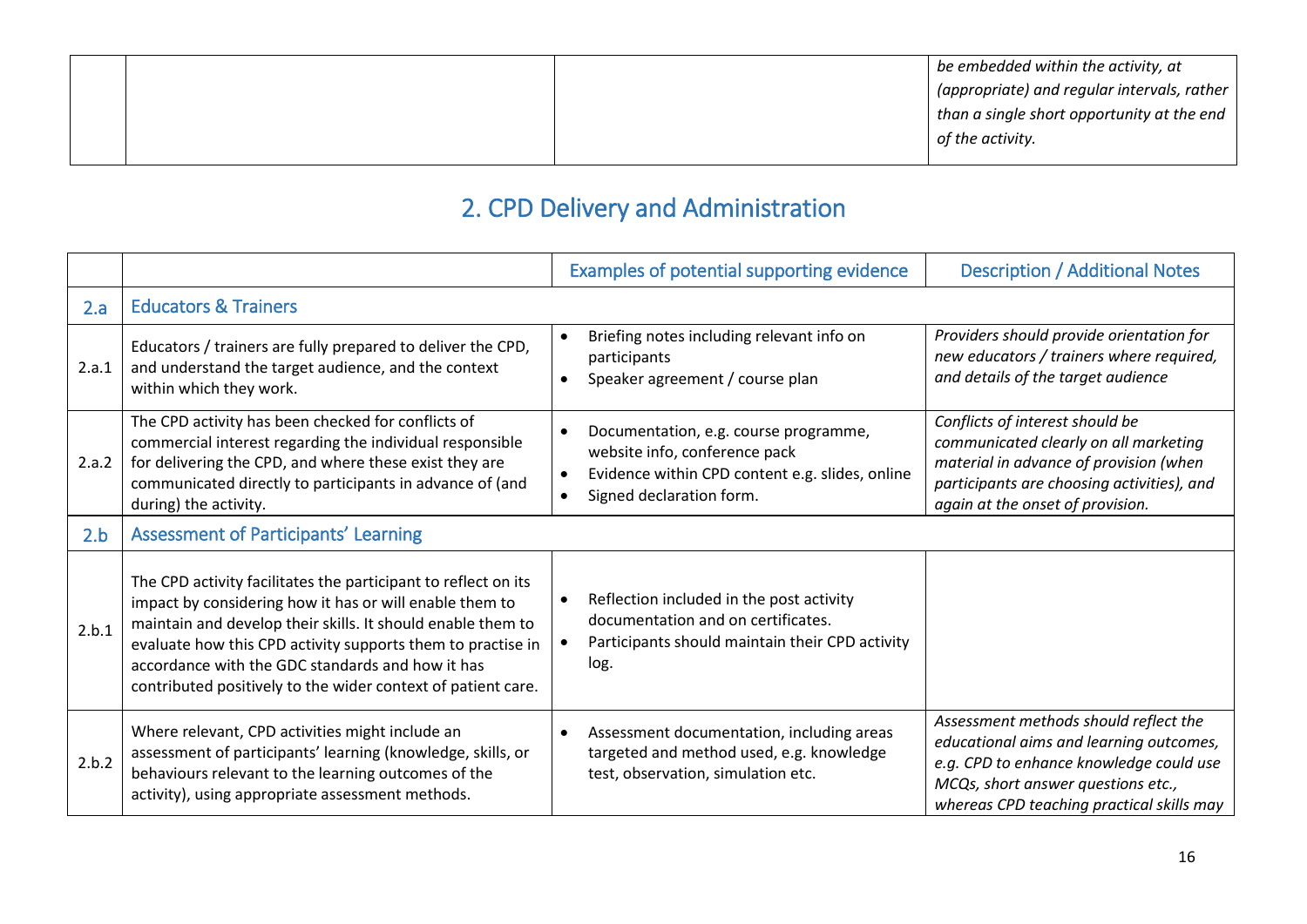|       |                                                                                                                                                                  |                                                  | be assessed using expert's judgements<br>following observed performance. |
|-------|------------------------------------------------------------------------------------------------------------------------------------------------------------------|--------------------------------------------------|--------------------------------------------------------------------------|
| 2.b.3 | Pre- and Post- activity assessments are used to identify<br>levels of prior knowledge and measure learning achieved<br>via the CPD activity (where appropriate). | Pre- & post- assessment documents<br>(examples). |                                                                          |

### 3. CPD Evaluation

|     |                                                                                                                                                                                                                      | Examples of potential supporting evidence                                                                                               | <b>Description / Additional Notes</b>                                                                                                                                                                                                                                                                                                                                                                                                                                  |  |  |  |
|-----|----------------------------------------------------------------------------------------------------------------------------------------------------------------------------------------------------------------------|-----------------------------------------------------------------------------------------------------------------------------------------|------------------------------------------------------------------------------------------------------------------------------------------------------------------------------------------------------------------------------------------------------------------------------------------------------------------------------------------------------------------------------------------------------------------------------------------------------------------------|--|--|--|
| 3.  | <b>CPD Evaluation</b>                                                                                                                                                                                                |                                                                                                                                         |                                                                                                                                                                                                                                                                                                                                                                                                                                                                        |  |  |  |
| 3.a | Where questionnaires are used to obtain feedback from<br>participants, the content and questions are relevant to the<br>CPD activity being evaluated, with space available for<br>detailed feedback and suggestions. | Example of feedback questionnaire, including<br>structure (Question's asked, space for<br>comments etc.) and relevance to CPD activity. | Questions should ideally be targeted<br>appropriately rather than generic forms<br>across all provision. Appropriate content<br>for participant questionnaires includes:<br>achievement of the learning outcomes of<br>the CPD event regarding achievement of<br>the educational outcomes, content<br>coverage and extent of knowledge<br>imparted, usefulness and relevance of the<br>information provided, skills of the<br>presenter, and suitability of the venue. |  |  |  |

### **Appendix 1:**

### **Glossary of terms**

"Provider" An organisation which provides CPD for Dentists and Dental Care Professionals in the UK. Examples of providers include Deaneries, Academic Institutions, and private companies specialising in CPD provision.

"Trainer" or "Educator" The individual responsible for delivering the CPD: this may be the speaker at a face to face course, podcast, or conference, or the author of a journal article.